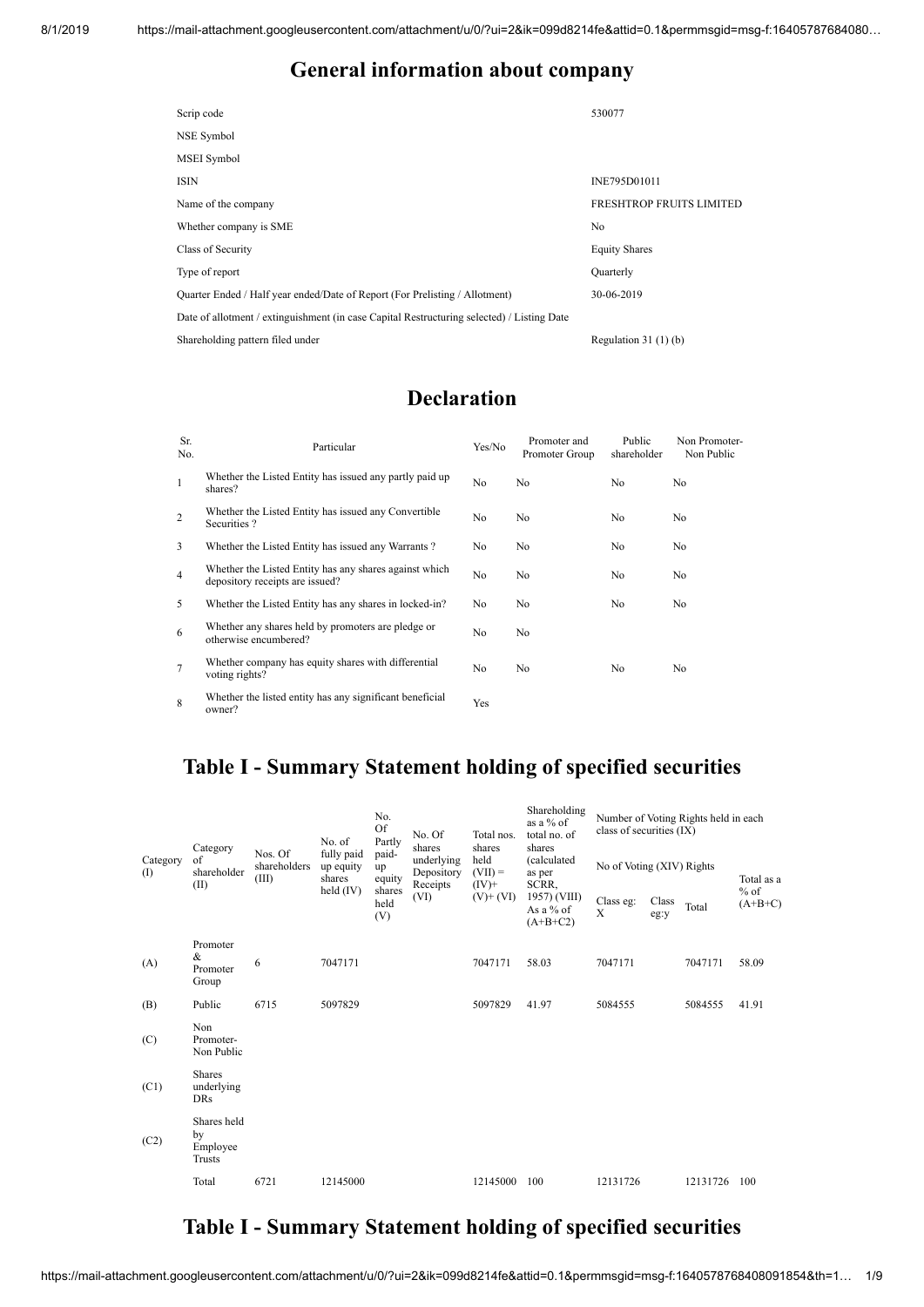| Category<br>$($ I | Category<br>of<br>shareholder<br>(II)     | No. Of<br><b>Shares</b><br>Underlying<br>Outstanding<br>convertible<br>securities<br>(X) | No. of<br><b>Shares</b><br>Underlying<br>Outstanding<br>Warrants<br>$(X_i)$ | No. Of<br>Shares<br>Underlying<br>Outstanding<br>convertible<br>securities<br>and No. Of<br>Warrants<br>(Xi)(a) | Shareholding<br>, as a $%$<br>assuming<br>full<br>conversion<br>of<br>convertible<br>securities (<br>as a<br>percentage<br>of diluted<br>share capital)<br>$(XI)=(VII)+$<br>$(X)$ As a %<br>of | No.<br>(a) | Number of<br>Locked in<br>shares $(XII)$<br>As a<br>$%$ of<br>total<br>Shares<br>held<br>(b) | <b>Shares</b><br>otherwise<br>(XIII)<br>No.<br>(a) | Number of<br>pledged or<br>encumbered<br>As a<br>$%$ of<br>total<br>Shares<br>held<br>(b) | Number of<br>equity shares<br>held in<br>dematerialized<br>form $(XIV)$ |
|-------------------|-------------------------------------------|------------------------------------------------------------------------------------------|-----------------------------------------------------------------------------|-----------------------------------------------------------------------------------------------------------------|------------------------------------------------------------------------------------------------------------------------------------------------------------------------------------------------|------------|----------------------------------------------------------------------------------------------|----------------------------------------------------|-------------------------------------------------------------------------------------------|-------------------------------------------------------------------------|
|                   |                                           |                                                                                          |                                                                             |                                                                                                                 | $(A+B+C2)$                                                                                                                                                                                     |            |                                                                                              |                                                    |                                                                                           |                                                                         |
| (A)               | Promoter<br>&<br>Promoter<br>Group        |                                                                                          |                                                                             |                                                                                                                 | 58.03                                                                                                                                                                                          |            |                                                                                              |                                                    |                                                                                           | 7047171                                                                 |
| (B)               | Public                                    |                                                                                          |                                                                             |                                                                                                                 | 41.97                                                                                                                                                                                          |            |                                                                                              |                                                    |                                                                                           | 4708225                                                                 |
| (C)               | Non<br>Promoter-<br>Non Public            |                                                                                          |                                                                             |                                                                                                                 |                                                                                                                                                                                                |            |                                                                                              |                                                    |                                                                                           |                                                                         |
| (C1)              | <b>Shares</b><br>underlying<br><b>DRs</b> |                                                                                          |                                                                             |                                                                                                                 |                                                                                                                                                                                                |            |                                                                                              |                                                    |                                                                                           |                                                                         |
| (C2)              | Shares held<br>by<br>Employee<br>Trusts   |                                                                                          |                                                                             |                                                                                                                 |                                                                                                                                                                                                |            |                                                                                              |                                                    |                                                                                           |                                                                         |
|                   | Total                                     |                                                                                          |                                                                             |                                                                                                                 | 100                                                                                                                                                                                            |            |                                                                                              |                                                    |                                                                                           | 11755396                                                                |

### **Table II - Statement showing shareholding pattern of the Promoter and Promoter Group**

| Sr.                                                                                            | Category &<br>Name of the<br>Shareholders (I)                                        | Nos. Of<br>shareholders<br>(III) | No. of                            | No.<br><b>Of</b><br>Partly | No. Of<br>shares                     | Total nos.                              | Shareholding<br>as a % of<br>total no. of<br>shares<br>(calculated<br>as per<br>SCRR, | Number of Voting Rights held in each<br>class of securities (IX) |               |         |                           |
|------------------------------------------------------------------------------------------------|--------------------------------------------------------------------------------------|----------------------------------|-----------------------------------|----------------------------|--------------------------------------|-----------------------------------------|---------------------------------------------------------------------------------------|------------------------------------------------------------------|---------------|---------|---------------------------|
|                                                                                                |                                                                                      |                                  | fully paid<br>up equity<br>shares | paid-<br>up<br>equity      | underlying<br>Depository<br>Receipts | shares<br>held<br>$(VII) =$<br>$(IV)^+$ |                                                                                       | No of Voting (XIV) Rights                                        |               |         | Total<br>as a %<br>of     |
|                                                                                                |                                                                                      |                                  | held $(IV)$                       | shares<br>held<br>(V)      | (VI)                                 | $(V)$ + $(VI)$                          | 1957) (VIII)<br>As a $%$ of<br>$(A+B+C2)$                                             | Class eg:<br>X                                                   | Class<br>eg:y | Total   | Total<br>Voting<br>rights |
| A                                                                                              | Table II - Statement showing shareholding pattern of the Promoter and Promoter Group |                                  |                                   |                            |                                      |                                         |                                                                                       |                                                                  |               |         |                           |
| (1)                                                                                            | Indian                                                                               |                                  |                                   |                            |                                      |                                         |                                                                                       |                                                                  |               |         |                           |
| (a)                                                                                            | Individuals/Hindu<br>undivided Family                                                | 5                                | 4679158                           |                            |                                      | 4679158                                 | 38.53                                                                                 | 4679158                                                          |               | 4679158 | 38.57                     |
| (d)                                                                                            | Any Other<br>(specify)                                                               | $\mathbf{1}$                     | 2368013                           |                            |                                      | 2368013                                 | 19.5                                                                                  | 2368013                                                          |               | 2368013 | 19.52                     |
| Sub-Total<br>(A)(1)                                                                            |                                                                                      | 6                                | 7047171                           |                            |                                      | 7047171                                 | 58.03                                                                                 | 7047171                                                          |               | 7047171 | 58.09                     |
| (2)                                                                                            | Foreign                                                                              |                                  |                                   |                            |                                      |                                         |                                                                                       |                                                                  |               |         |                           |
| Total<br>Shareholding<br>of Promoter<br>and<br>Promoter<br>Group $(A)=$<br>$(A)(1)+(A)$<br>(2) |                                                                                      | 6                                | 7047171                           |                            |                                      | 7047171                                 | 58.03                                                                                 | 7047171                                                          |               | 7047171 | 58.09                     |
| B                                                                                              | Table III - Statement showing shareholding pattern of the Public shareholder         |                                  |                                   |                            |                                      |                                         |                                                                                       |                                                                  |               |         |                           |
| (1)                                                                                            | Institutions                                                                         |                                  |                                   |                            |                                      |                                         |                                                                                       |                                                                  |               |         |                           |
| (e)                                                                                            | Foreign Portfolio<br>Investors                                                       | $\mathbf{1}$                     | 18373                             |                            |                                      | 18373                                   | 0.15                                                                                  | 18373                                                            |               | 18373   | 0.15                      |
| (i)                                                                                            | Any Other<br>(specify)                                                               | 1                                | 399500                            |                            |                                      | 399500                                  | 3.29                                                                                  | 399500                                                           |               | 399500  | 3.29                      |
| Sub-Total<br>(B)(1)                                                                            |                                                                                      | $\overline{c}$                   | 417873                            |                            |                                      | 417873                                  | 3.44                                                                                  | 417873                                                           |               | 417873  | 3.44                      |
| (3)                                                                                            | Non-institutions                                                                     |                                  |                                   |                            |                                      |                                         |                                                                                       |                                                                  |               |         |                           |
| (a(i))                                                                                         | Individuals -<br>i.Individual<br>shareholders<br>holding nominal                     | 6359                             | 3105931                           |                            |                                      | 3105931                                 | 25.57                                                                                 | 3105931                                                          |               | 3105931 | 25.6                      |

https://mail-attachment.googleusercontent.com/attachment/u/0/?ui=2&ik=099d8214fe&attid=0.1&permmsgid=msg-f:1640578768408091854&th=1… 2/9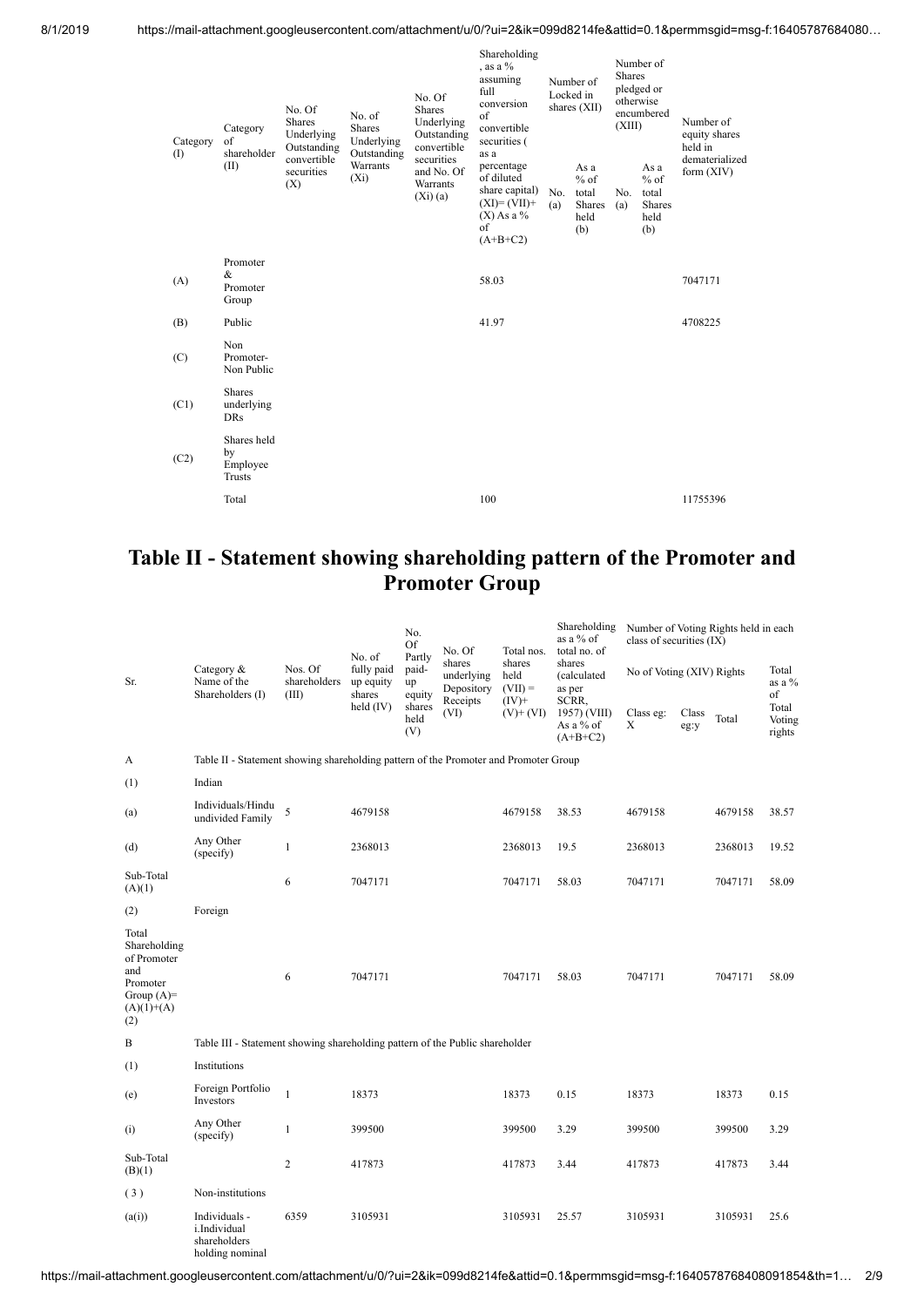| 8/1/2019 | https://mail-attachment.googleusercontent.com/attachment/u/0/?ui=2&ik=099d8214fe&attid=0.1&permmsgid=msg-f:16405787684080… |
|----------|----------------------------------------------------------------------------------------------------------------------------|
|          | المفاسد المغثموم معمولات                                                                                                   |

|                                                                             | share capital up to<br>Rs. 2 lakhs.                                                                                 |      |                                                                                               |          |       |          |          |       |
|-----------------------------------------------------------------------------|---------------------------------------------------------------------------------------------------------------------|------|-----------------------------------------------------------------------------------------------|----------|-------|----------|----------|-------|
| (a(ii))                                                                     | Individuals - ii.<br>Individual<br>shareholders<br>holding nominal<br>share capital in<br>excess of Rs. 2<br>lakhs. | 16   | 802542                                                                                        | 802542   | 6.61  | 789268   | 789268   | 6.51  |
| (e)                                                                         | Any Other<br>(specify)                                                                                              | 338  | 771483                                                                                        | 771483   | 6.35  | 771483   | 771483   | 6.36  |
| Sub-Total<br>(B)(3)                                                         |                                                                                                                     | 6713 | 4679956                                                                                       | 4679956  | 38.53 | 4666682  | 4666682  | 38.47 |
| <b>Total Public</b><br>Shareholding<br>$(B)=(B)(1)+$<br>$(B)(2)+(B)$<br>(3) |                                                                                                                     | 6715 | 5097829                                                                                       | 5097829  | 41.97 | 5084555  | 5084555  | 41.91 |
| C                                                                           |                                                                                                                     |      | Table IV - Statement showing shareholding pattern of the Non Promoter- Non Public shareholder |          |       |          |          |       |
| Total (<br>$A+B+C2$ )                                                       |                                                                                                                     | 6721 | 12145000                                                                                      | 12145000 | 100   | 12131726 | 12131726 | 100   |
| Total<br>$(A+B+C)$                                                          |                                                                                                                     | 6721 | 12145000                                                                                      | 12145000 | 100   | 12131726 | 12131726 | 100   |
|                                                                             |                                                                                                                     |      |                                                                                               |          |       |          |          |       |

#### **Table II - Statement showing shareholding pattern of the Promoter and Promoter Group**

Number of

| Sr.                                                                                            | No. Of<br>Shares<br>Underlying<br>Outstanding<br>convertible<br>securities<br>(X) | No. of<br><b>Shares</b><br>Underlying | No. Of<br>Shares<br>Underlying<br>Outstanding<br>convertible | Shareholding, as a<br>% assuming full<br>conversion of<br>convertible<br>securities (as a<br>percentage of |            | Number of<br>Locked in<br>shares (XII)           |            | Shares<br>pledged or<br>otherwise<br>encumbered<br>(XIII) | Number of<br>equity shares<br>held in |
|------------------------------------------------------------------------------------------------|-----------------------------------------------------------------------------------|---------------------------------------|--------------------------------------------------------------|------------------------------------------------------------------------------------------------------------|------------|--------------------------------------------------|------------|-----------------------------------------------------------|---------------------------------------|
|                                                                                                |                                                                                   | Outstanding<br>Warrants<br>$(X_i)$    | securities and<br>No. Of<br>Warrants (Xi)<br>(a)             | diluted share<br>capital) (XI)=<br>$(VII)+(X)$ As a % of<br>$(A+B+C2)$                                     | No.<br>(a) | As a<br>$%$ of<br>total<br>Shares<br>held<br>(b) | No.<br>(a) | As a<br>$%$ of<br>total<br>Shares<br>held<br>(b)          | dematerialized<br>form $(XIV)$        |
| A                                                                                              |                                                                                   |                                       |                                                              | Table II - Statement showing shareholding pattern of the Promoter and Promoter Group                       |            |                                                  |            |                                                           |                                       |
| (1)                                                                                            | Indian                                                                            |                                       |                                                              |                                                                                                            |            |                                                  |            |                                                           |                                       |
| (a)                                                                                            |                                                                                   |                                       |                                                              | 38.53                                                                                                      |            |                                                  |            |                                                           | 4679158                               |
| (d)                                                                                            |                                                                                   |                                       |                                                              | 19.5                                                                                                       |            |                                                  |            |                                                           | 2368013                               |
| Sub-Total<br>(A)(1)                                                                            |                                                                                   |                                       |                                                              | 58.03                                                                                                      |            |                                                  |            |                                                           | 7047171                               |
| (2)                                                                                            | Foreign                                                                           |                                       |                                                              |                                                                                                            |            |                                                  |            |                                                           |                                       |
| Total<br>Shareholding<br>of Promoter<br>and<br>Promoter<br>Group $(A)=$<br>$(A)(1)+(A)$<br>(2) |                                                                                   |                                       |                                                              | 58.03                                                                                                      |            |                                                  |            |                                                           | 7047171                               |
| B                                                                                              |                                                                                   |                                       |                                                              | Table III - Statement showing shareholding pattern of the Public shareholder                               |            |                                                  |            |                                                           |                                       |
| (1)                                                                                            | Institutions                                                                      |                                       |                                                              |                                                                                                            |            |                                                  |            |                                                           |                                       |
| (e)                                                                                            |                                                                                   |                                       |                                                              | 0.15                                                                                                       |            |                                                  |            |                                                           | 18373                                 |
| (i)                                                                                            |                                                                                   |                                       |                                                              | 3.29                                                                                                       |            |                                                  |            |                                                           | 399500                                |
| Sub-Total<br>(B)(1)                                                                            |                                                                                   |                                       |                                                              | 3.44                                                                                                       |            |                                                  |            |                                                           | 417873                                |
| (3)                                                                                            | Non-institutions                                                                  |                                       |                                                              |                                                                                                            |            |                                                  |            |                                                           |                                       |
| (a(i))                                                                                         |                                                                                   |                                       |                                                              | 25.57                                                                                                      |            |                                                  |            |                                                           | 2843027                               |
| (a(ii))                                                                                        |                                                                                   |                                       |                                                              | 6.61                                                                                                       |            |                                                  |            |                                                           | 802542                                |
| (e)                                                                                            |                                                                                   |                                       |                                                              | 6.35                                                                                                       |            |                                                  |            |                                                           | 644783                                |
| Sub-Total<br>(B)(3)                                                                            |                                                                                   |                                       |                                                              | 38.53                                                                                                      |            |                                                  |            |                                                           | 4290352                               |
| <b>Total Public</b><br>Shareholding<br>$(B)=(B)(1)+$<br>$(B)(2)+(B)$<br>(3)                    |                                                                                   |                                       |                                                              | 41.97                                                                                                      |            |                                                  |            |                                                           | 4708225                               |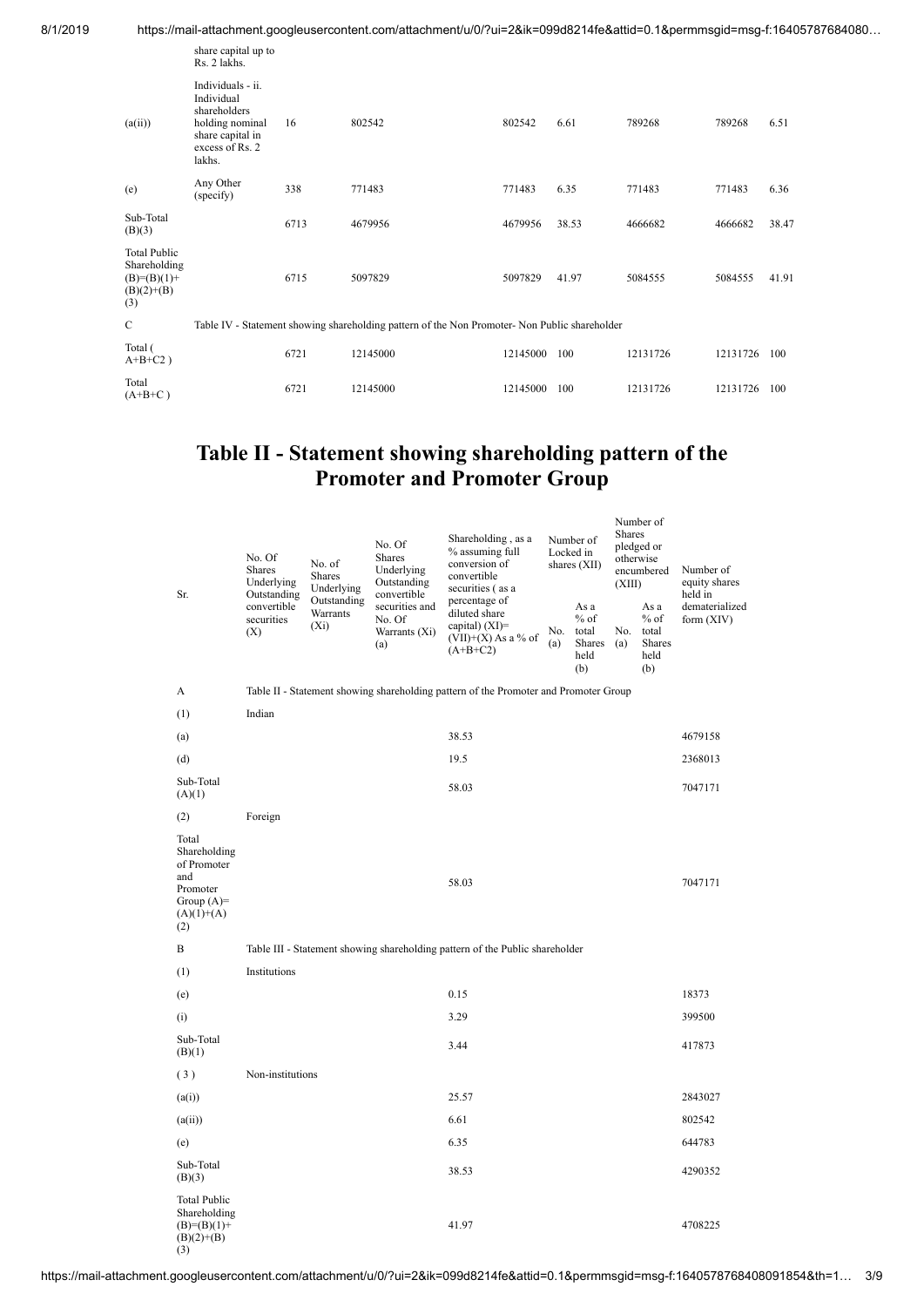8/1/2019 https://mail-attachment.googleusercontent.com/attachment/u/0/?ui=2&ik=099d8214fe&attid=0.1&permmsgid=msg-f:16405787684080…

| C                     | Table IV - Statement showing shareholding pattern of the Non Promoter- Non Public shareholder |          |
|-----------------------|-----------------------------------------------------------------------------------------------|----------|
| Total (<br>$A+B+C2$ ) | 100                                                                                           | 11755396 |
| Total<br>$(A+B+C)$    | 100                                                                                           | 11755396 |

## **Individuals/Hindu undivided Family**

| Searial No.                                                                                                                                                                                   | $\mathbf{1}$                                            | 2                                                             | 3                                 | 4                         | 5                                    |                             |
|-----------------------------------------------------------------------------------------------------------------------------------------------------------------------------------------------|---------------------------------------------------------|---------------------------------------------------------------|-----------------------------------|---------------------------|--------------------------------------|-----------------------------|
| Name of the<br>Shareholders (I)                                                                                                                                                               | <b>MAYANK</b><br><b>RAMESH</b><br>TANDON                | <b>ASHOK</b><br><b>VISHINDAS</b><br>MOTIANI                   | <b>NANITA</b><br>ASHOK<br>MOTIANI | PRIYANKA<br><b>TANDON</b> | <b>DIPTI ASHOK</b><br><b>MOTIANI</b> | Click<br>here to<br>go back |
| PAN (II)                                                                                                                                                                                      | AARPT3422C                                              | ABCPM8237G                                                    | ACDPM5531B                        | ADKPM4788Q                | ANWPM2418B                           | Total                       |
| No. of fully paid<br>up equity shares<br>held $(IV)$                                                                                                                                          | 495400                                                  | 1742389                                                       | 962895                            | 653740                    | 824734                               | 4679158                     |
| No. Of Partly<br>paid-up equity<br>shares held (V)                                                                                                                                            |                                                         |                                                               |                                   |                           |                                      |                             |
| No. Of shares<br>underlying<br>Depository<br>Receipts (VI)                                                                                                                                    |                                                         |                                                               |                                   |                           |                                      |                             |
| Total nos. shares<br>$\text{held (VII)} =$<br>$(IV)+(V)+(VI)$                                                                                                                                 | 495400                                                  | 1742389                                                       | 962895                            | 653740                    | 824734                               | 4679158                     |
| Shareholding as<br>a % of total no.<br>of shares<br>(calculated as<br>per SCRR,<br>1957) (VIII) As<br>a % of<br>$(A+B+C2)$                                                                    | 4.08                                                    | 14.35                                                         | 7.93                              | 5.38                      | 6.79                                 | 38.53                       |
|                                                                                                                                                                                               |                                                         | Number of Voting Rights held in each class of securities (IX) |                                   |                           |                                      |                             |
| Class eg: $X$                                                                                                                                                                                 | 495400                                                  | 1742389                                                       | 962895                            | 653740                    | 824734                               | 4679158                     |
| Class eg:y                                                                                                                                                                                    |                                                         |                                                               |                                   |                           |                                      |                             |
| Total                                                                                                                                                                                         | 495400                                                  | 1742389                                                       | 962895                            | 653740                    | 824734                               | 4679158                     |
| Total as a % of<br><b>Total Voting</b><br>rights                                                                                                                                              | 4.08                                                    | 14.36                                                         | 7.94                              | 5.39                      | 6.8                                  | 38.57                       |
| No. Of Shares<br>Underlying<br>Outstanding<br>convertible<br>securities $(X)$                                                                                                                 |                                                         |                                                               |                                   |                           |                                      |                             |
| No. of Shares<br>Underlying<br>Outstanding<br>Warrants (Xi)                                                                                                                                   |                                                         |                                                               |                                   |                           |                                      |                             |
| No. Of Shares<br>Underlying<br>Outstanding<br>convertible<br>securities and<br>No. Of Warrants<br>(Xi)(a)                                                                                     |                                                         |                                                               |                                   |                           |                                      |                             |
| Shareholding,<br>as a % assuming<br>full conversion<br>of convertible<br>securities (as a<br>percentage of<br>diluted share<br>capital) $(XI)=$<br>$(VII)+(Xi)(a) As$<br>a % of<br>$(A+B+C2)$ | 4.08                                                    | 14.35                                                         | 7.93                              | 5.38                      | 6.79                                 | 38.53                       |
| Number of Locked in shares (XII)                                                                                                                                                              |                                                         |                                                               |                                   |                           |                                      |                             |
| No. (a)                                                                                                                                                                                       |                                                         |                                                               |                                   |                           |                                      |                             |
| As a % of total<br>Shares held (b)                                                                                                                                                            |                                                         |                                                               |                                   |                           |                                      |                             |
|                                                                                                                                                                                               | Number of Shares pledged or otherwise encumbered (XIII) |                                                               |                                   |                           |                                      |                             |

No. (a)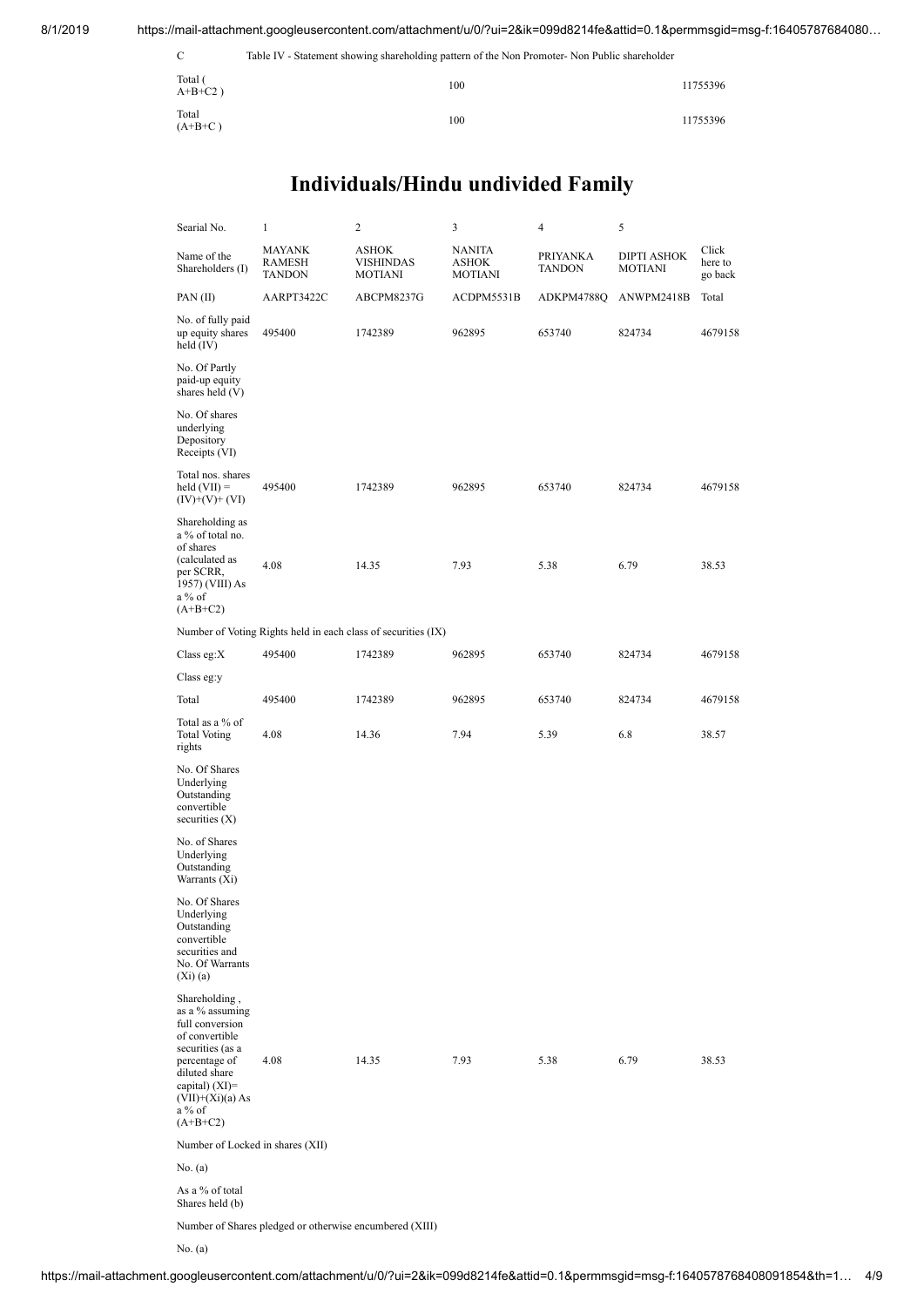8/1/2019 https://mail-attachment.googleusercontent.com/attachment/u/0/?ui=2&ik=099d8214fe&attid=0.1&permmsgid=msg-f:16405787684080…

| As a $%$ of total<br>Shares held (b)                                    |          |          |          |          |          |         |
|-------------------------------------------------------------------------|----------|----------|----------|----------|----------|---------|
| Number of<br>equity shares<br>held in<br>dematerialized<br>form $(XIV)$ | 495400   | 1742389  | 962895   | 653740   | 824734   | 4679158 |
| Reason for not providing PAN                                            |          |          |          |          |          |         |
| Reason for not<br>providing PAN                                         |          |          |          |          |          |         |
| Shareholder type                                                        | Promoter | Promoter | Promoter | Promoter | Promoter |         |

## **Any Other (specify)**

| Searial No.                                                                                                                                   | 1                                                             |                       |
|-----------------------------------------------------------------------------------------------------------------------------------------------|---------------------------------------------------------------|-----------------------|
| Category                                                                                                                                      | <b>Bodies Corporate</b>                                       | Click here to go back |
| Name of the<br>Shareholders (I)                                                                                                               | FRESHCAP FOODSTUFF LLP                                        |                       |
| PAN $(II)$                                                                                                                                    | AAEFF2382A                                                    | Total                 |
| No. of the<br>Shareholders (I)                                                                                                                | 1                                                             | $\mathbf{1}$          |
| No. of fully paid<br>up equity shares<br>held $(IV)$                                                                                          | 2368013                                                       | 2368013               |
| No. Of Partly<br>paid-up equity<br>shares held $(V)$                                                                                          |                                                               |                       |
| No. Of shares<br>underlying<br>Depository<br>Receipts (VI)                                                                                    |                                                               |                       |
| Total nos. shares<br>held $(VII) =$<br>$(IV)+(V)+(VI)$                                                                                        | 2368013                                                       | 2368013               |
| Shareholding as<br>a % of total no.<br>of shares<br>(calculated as                                                                            | 19.5                                                          |                       |
| per SCRR,<br>1957) (VIII) As<br>$a\%$ of<br>$(A+B+C2)$                                                                                        |                                                               | 19.5                  |
|                                                                                                                                               | Number of Voting Rights held in each class of securities (IX) |                       |
| Class eg: $X$                                                                                                                                 | 2368013                                                       | 2368013               |
| Class eg:y                                                                                                                                    |                                                               |                       |
| Total                                                                                                                                         | 2368013                                                       | 2368013               |
| Total as a % of<br><b>Total Voting</b><br>rights                                                                                              | 19.52                                                         | 19.52                 |
| No. Of Shares<br>Underlying<br>Outstanding<br>convertible<br>securities $(X)$                                                                 |                                                               |                       |
| No. of Shares<br>Underlying<br>Outstanding<br>Warrants (Xi)                                                                                   |                                                               |                       |
| No. Of Shares<br>Underlying<br>Outstanding<br>convertible<br>securities and<br>No. Of Warrants<br>$(X_i)(a)$                                  |                                                               |                       |
| Shareholding,<br>as a % assuming<br>full conversion<br>of convertible<br>securities (as a<br>percentage of<br>diluted share<br>capital) (XI)= | 19.5                                                          | 19.5                  |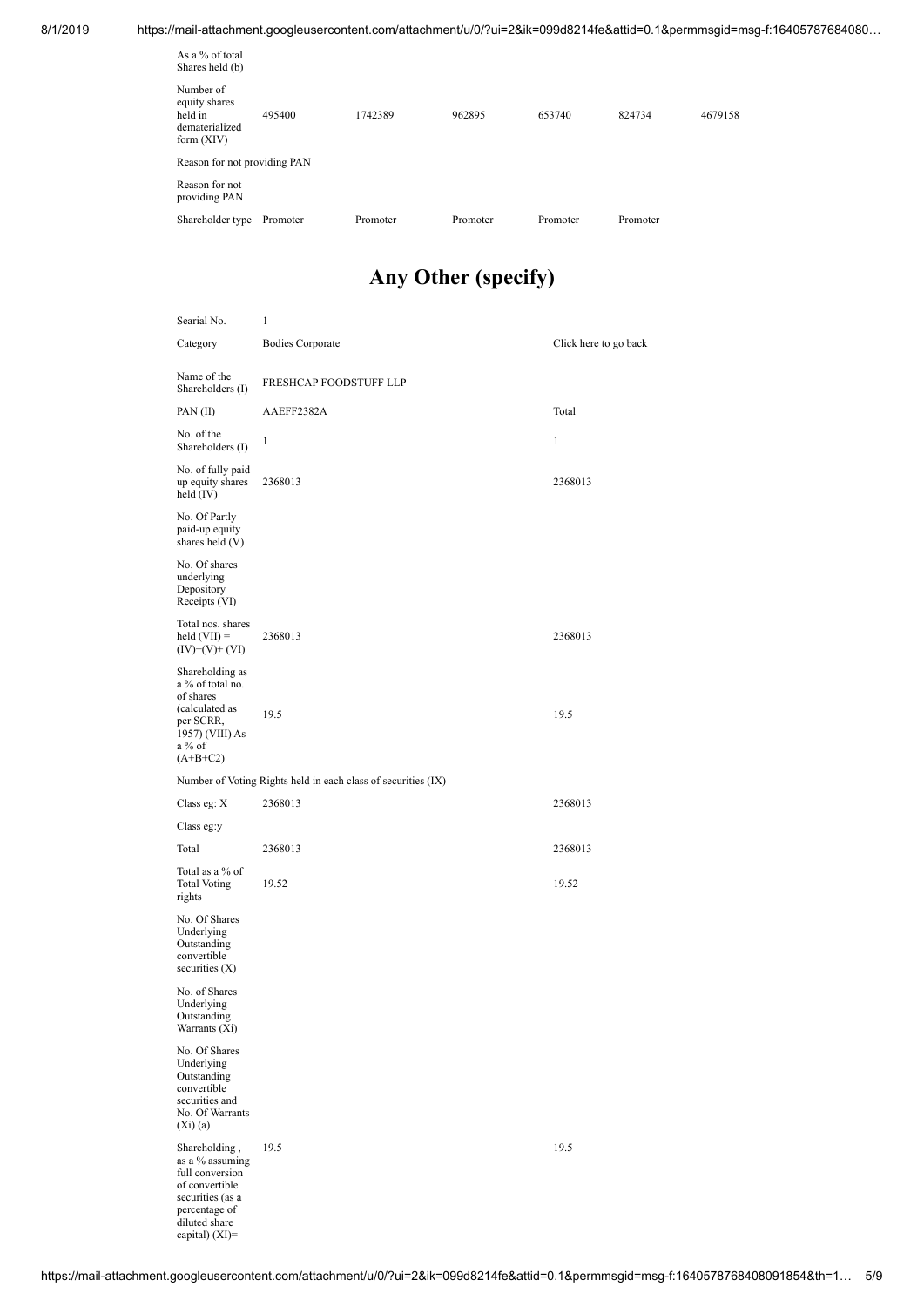$(VII)+(X)$  As a % of  $(A+B+C2)$ Number of Locked in shares (XII)

No. (a)

As a % of total Shares held (b)

Number of Shares pledged or otherwise encumbered (XIII)

No. (a)

As a % of total Shares held (b)

Number of equity shares held in dematerialized form (XIV) 2368013 2368013

Reason for not providing PAN

Reason for not providing PAN

Searial No. 1

Shareholder type Promoter Group

#### **Any Other (specify)**

| Category                                                                                                                   | Other                                                         |                       |
|----------------------------------------------------------------------------------------------------------------------------|---------------------------------------------------------------|-----------------------|
| Category / More<br>than 1<br>percentage                                                                                    | More than 1 percentage of shareholding                        | Click here to go back |
| Name of the<br>Shareholders (I)                                                                                            | PASSAGE TO INDIA MASTER FUND LIMITED                          |                       |
| PAN (II)                                                                                                                   | AAECP2986K                                                    | Total                 |
| No. of the<br>Shareholders (I)                                                                                             | $\mathbf{1}$                                                  | $\boldsymbol{0}$      |
| No. of fully paid<br>up equity shares<br>held $(IV)$                                                                       | 399500                                                        | $\boldsymbol{0}$      |
| No. Of Partly<br>paid-up equity<br>shares held (V)                                                                         |                                                               |                       |
| No. Of shares<br>underlying<br>Depository<br>Receipts (VI)                                                                 |                                                               |                       |
| Total nos. shares<br>held $(VII) =$<br>$(IV)+(V)+(VI)$                                                                     | 399500                                                        | $\boldsymbol{0}$      |
| Shareholding as<br>a % of total no.<br>of shares<br>(calculated as<br>per SCRR,<br>1957) (VIII) As<br>a % of<br>$(A+B+C2)$ | 3.29                                                          | $\boldsymbol{0}$      |
|                                                                                                                            | Number of Voting Rights held in each class of securities (IX) |                       |
| Class eg: X                                                                                                                | 399500                                                        | $\boldsymbol{0}$      |
| Class eg:y                                                                                                                 |                                                               |                       |
| Total                                                                                                                      | 399500                                                        | $\boldsymbol{0}$      |
| Total as a % of<br><b>Total Voting</b><br>rights                                                                           | 3.29                                                          | $\boldsymbol{0}$      |
| No. Of Shares<br>Underlying<br>Outstanding<br>convertible<br>securities $(X)$                                              |                                                               |                       |
| No. of Shares<br>Underlying<br>Outstanding<br>Warrants (Xi)                                                                |                                                               |                       |

No. Of Shares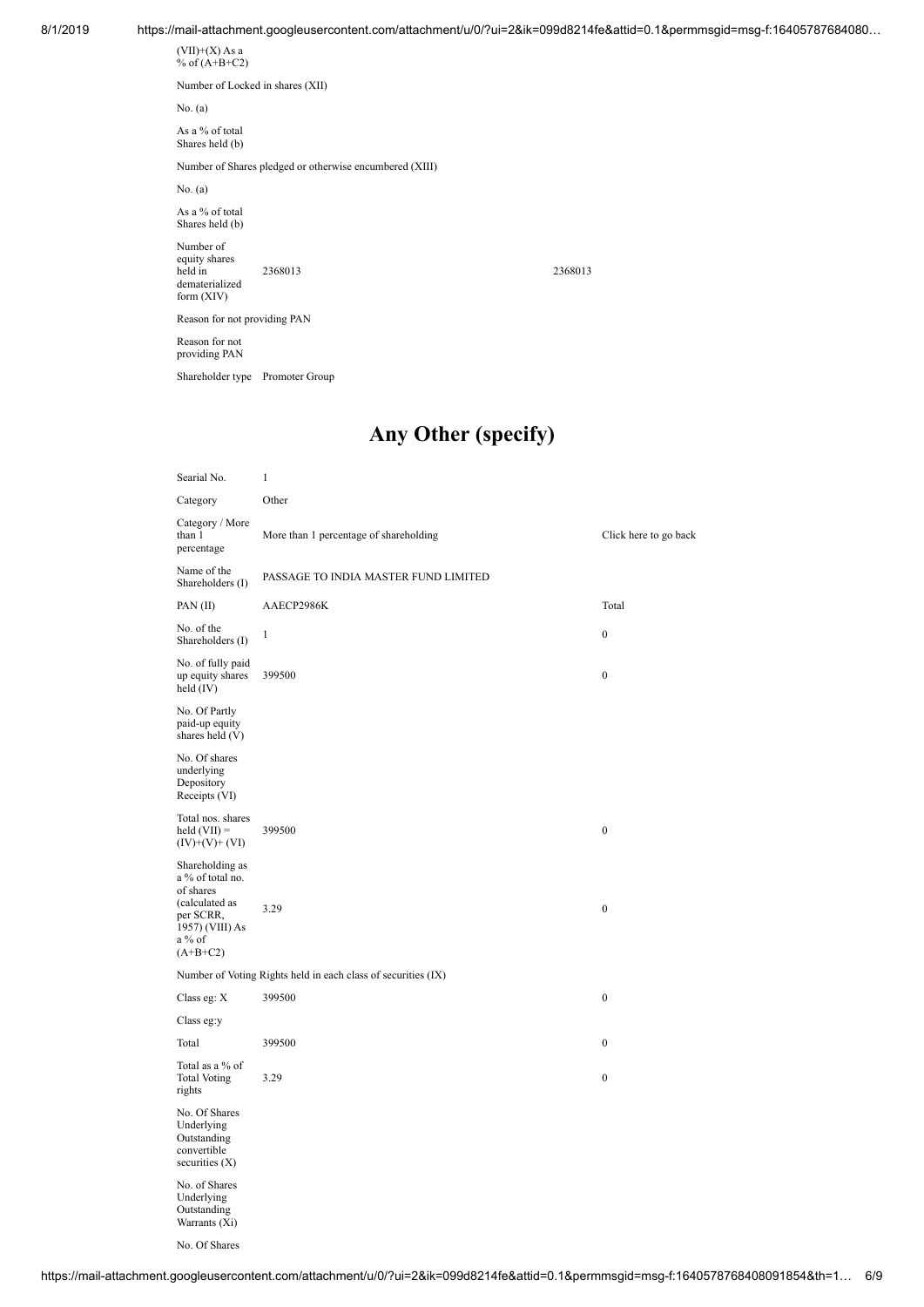| Underlying<br>Outstanding<br>convertible<br>securities and<br>Warrants (X)                                                                                                             |        |              |
|----------------------------------------------------------------------------------------------------------------------------------------------------------------------------------------|--------|--------------|
| Shareholding,<br>as a % assuming<br>full conversion<br>of convertible<br>securities (as a<br>percentage of<br>diluted share<br>capital) $(XI)=$<br>$(VII)+(X)$ As a<br>% of $(A+B+C2)$ | 3.29   | $\mathbf{0}$ |
| Number of Locked in shares (XII)                                                                                                                                                       |        |              |
| No. (a)                                                                                                                                                                                |        |              |
| As a % of total<br>Shares held (b)                                                                                                                                                     |        |              |
| Number of<br>equity shares<br>held in<br>dematerialized<br>form (XIV)                                                                                                                  | 399500 | $\mathbf{0}$ |
| Reason for not providing PAN                                                                                                                                                           |        |              |
| Reason for not<br>providing PAN                                                                                                                                                        |        |              |

### **Individuals - ii. Individual shareholders holding nominal share capital in excess of Rs. 2 lakhs.**

| Searial No.                                                                                                                | $\mathbf{1}$                                                  | 2                    |                       |
|----------------------------------------------------------------------------------------------------------------------------|---------------------------------------------------------------|----------------------|-----------------------|
| Name of the<br>Shareholders (I)                                                                                            | AVINASH P WADHWA                                              | SHITAL NAVIN AGARWAL | Click here to go back |
| PAN (II)                                                                                                                   | AAIPW9608A                                                    | ABHPA2123J           | Total                 |
| No. of fully paid<br>up equity shares<br>held $(IV)$                                                                       | 126437                                                        | 125630               | 252067                |
| No. Of Partly<br>paid-up equity<br>shares held (V)                                                                         |                                                               |                      |                       |
| No. Of shares<br>underlying<br>Depository<br>Receipts (VI)                                                                 |                                                               |                      |                       |
| Total nos. shares<br>held $(VII) =$<br>$(IV)+(V)+(VI)$                                                                     | 126437                                                        | 125630               | 252067                |
| Shareholding as<br>a % of total no.<br>of shares<br>(calculated as<br>per SCRR,<br>1957) (VIII) As<br>a % of<br>$(A+B+C2)$ | 1.04                                                          | 1.03                 | 2.08                  |
|                                                                                                                            | Number of Voting Rights held in each class of securities (IX) |                      |                       |
| Class eg: $X$                                                                                                              | 126437                                                        | 125630               | 252067                |
| Class eg:y                                                                                                                 |                                                               |                      |                       |
| Total                                                                                                                      | 126437                                                        | 125630               | 252067                |
| Total as a % of<br><b>Total Voting</b><br>rights                                                                           | 1.04                                                          | 1.04                 | 2.08                  |
| No. Of Shares<br>Underlying<br>Outstanding<br>convertible<br>securities $(X)$                                              |                                                               |                      |                       |
| No. of Shares<br>Underlying<br>Outstanding<br>Warrants (Xi)                                                                |                                                               |                      |                       |
| No. Of Shares<br>Underlying                                                                                                |                                                               |                      |                       |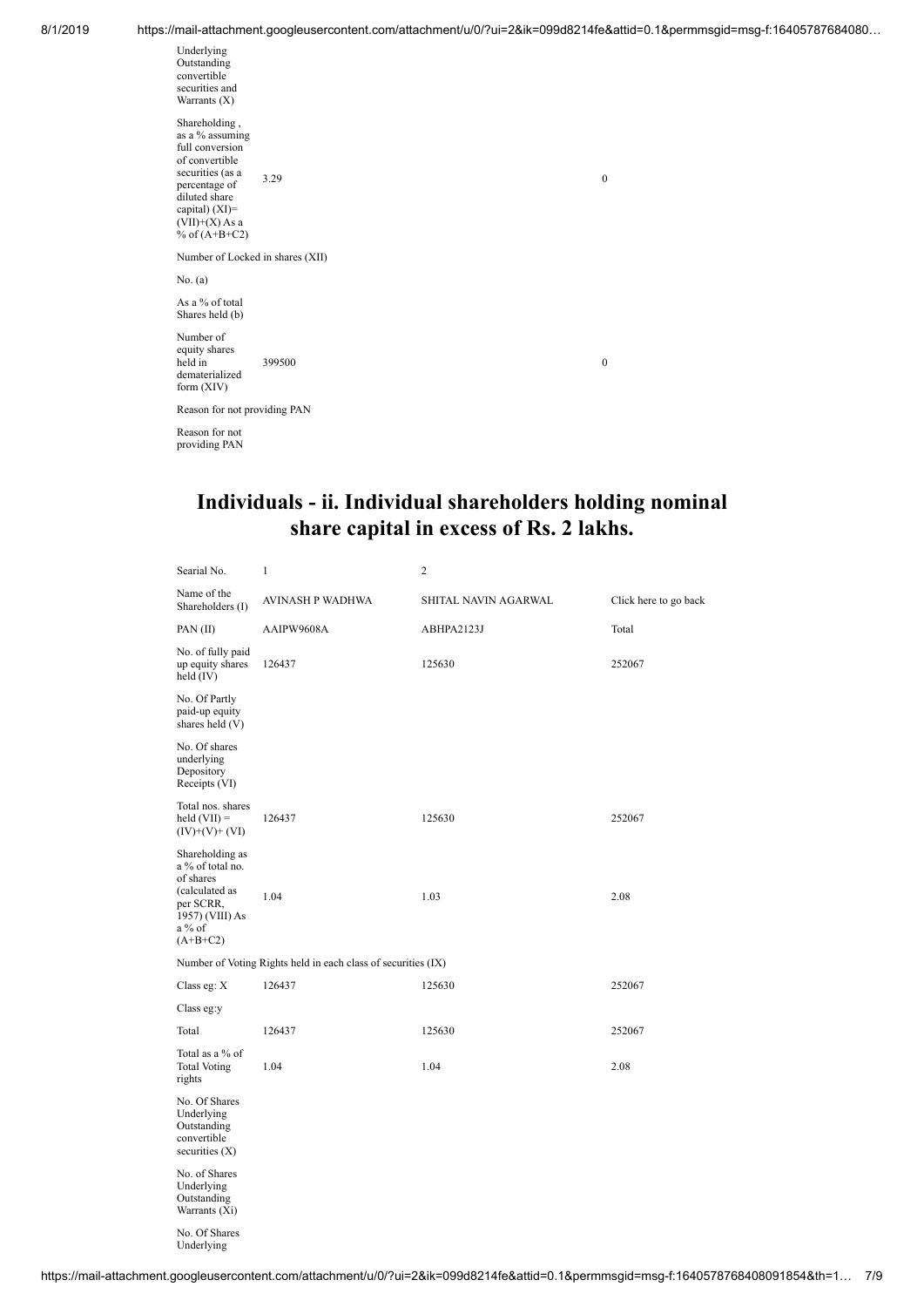|                                                                                                                                                                                      | annail attaoilliont.googioasoloontont.solillattaoilliontialoi : al-Ealit-000a021-lioaattia -0.1 |        |        |  |
|--------------------------------------------------------------------------------------------------------------------------------------------------------------------------------------|-------------------------------------------------------------------------------------------------|--------|--------|--|
| Outstanding<br>convertible<br>securities and<br>No. Of Warrants<br>$(X_i)(a)$                                                                                                        |                                                                                                 |        |        |  |
| Shareholding,<br>as a % assuming<br>full conversion<br>of convertible<br>securities (as a<br>percentage of<br>diluted share<br>capital) (XI)=<br>$(VII)+(X)$ As a<br>% of $(A+B+C2)$ | 1.04                                                                                            | 1.03   | 2.08   |  |
| Number of Locked in shares (XII)                                                                                                                                                     |                                                                                                 |        |        |  |
| No. (a)                                                                                                                                                                              |                                                                                                 |        |        |  |
| As a % of total<br>Shares held (b)                                                                                                                                                   |                                                                                                 |        |        |  |
| Number of<br>equity shares<br>held in<br>dematerialized<br>form $(XIV)$                                                                                                              | 126437                                                                                          | 125630 | 252067 |  |
| Reason for not providing PAN                                                                                                                                                         |                                                                                                 |        |        |  |
| Reason for not<br>providing PAN                                                                                                                                                      |                                                                                                 |        |        |  |

## **Any Other (specify)**

| Searial No.                                                                                                                | $\mathbf{1}$            | $\overline{c}$                                                | 3                | 4                         |                       |  |
|----------------------------------------------------------------------------------------------------------------------------|-------------------------|---------------------------------------------------------------|------------------|---------------------------|-----------------------|--|
| Category                                                                                                                   | <b>Bodies Corporate</b> | <b>Clearing Members</b>                                       | Others           | Non-Resident Indian (NRI) |                       |  |
| Category / More<br>than 1<br>percentage                                                                                    | Category                | Category                                                      | Category         | Category                  |                       |  |
| Name of the<br>Shareholders (I)                                                                                            |                         |                                                               | <b>NBFC</b>      |                           | Click here to go back |  |
| PAN (II)                                                                                                                   |                         |                                                               |                  |                           | Total                 |  |
| No. of the<br>Shareholders (I)                                                                                             | 109                     | 37                                                            | $\mathbf{1}$     | 191                       | 338                   |  |
| No. of fully paid<br>up equity shares<br>held $(IV)$                                                                       | 277383                  | 42640                                                         | 600              | 450860                    | 771483                |  |
| No. Of Partly<br>paid-up equity<br>shares held (V)                                                                         |                         |                                                               |                  |                           |                       |  |
| No. Of shares<br>underlying<br>Depository<br>Receipts (VI)                                                                 |                         |                                                               |                  |                           |                       |  |
| Total nos. shares<br>held $(VII) =$<br>$(IV)+(V)+(VI)$                                                                     | 277383                  | 42640                                                         | 600              | 450860                    | 771483                |  |
| Shareholding as<br>a % of total no.<br>of shares<br>(calculated as<br>per SCRR,<br>1957) (VIII) As<br>a % of<br>$(A+B+C2)$ | 0.35<br>2.28            |                                                               | $\boldsymbol{0}$ | 3.71                      | 6.34                  |  |
|                                                                                                                            |                         | Number of Voting Rights held in each class of securities (IX) |                  |                           |                       |  |
| Class eg: X                                                                                                                | 277383                  | 42640                                                         | 600              | 450860                    | 771483                |  |
| Class eg:y                                                                                                                 |                         |                                                               |                  |                           |                       |  |
| Total                                                                                                                      | 277383                  | 42640                                                         | 600              | 450860                    | 771483                |  |
| Total as a % of<br><b>Total Voting</b><br>rights                                                                           | 2.29                    | 0.35                                                          | $\boldsymbol{0}$ | 3.72                      | 6.36                  |  |
| No. Of Shares<br>Underlying<br>Outstanding<br>convertible<br>securities $(X)$                                              |                         |                                                               |                  |                           |                       |  |

No. of Shares